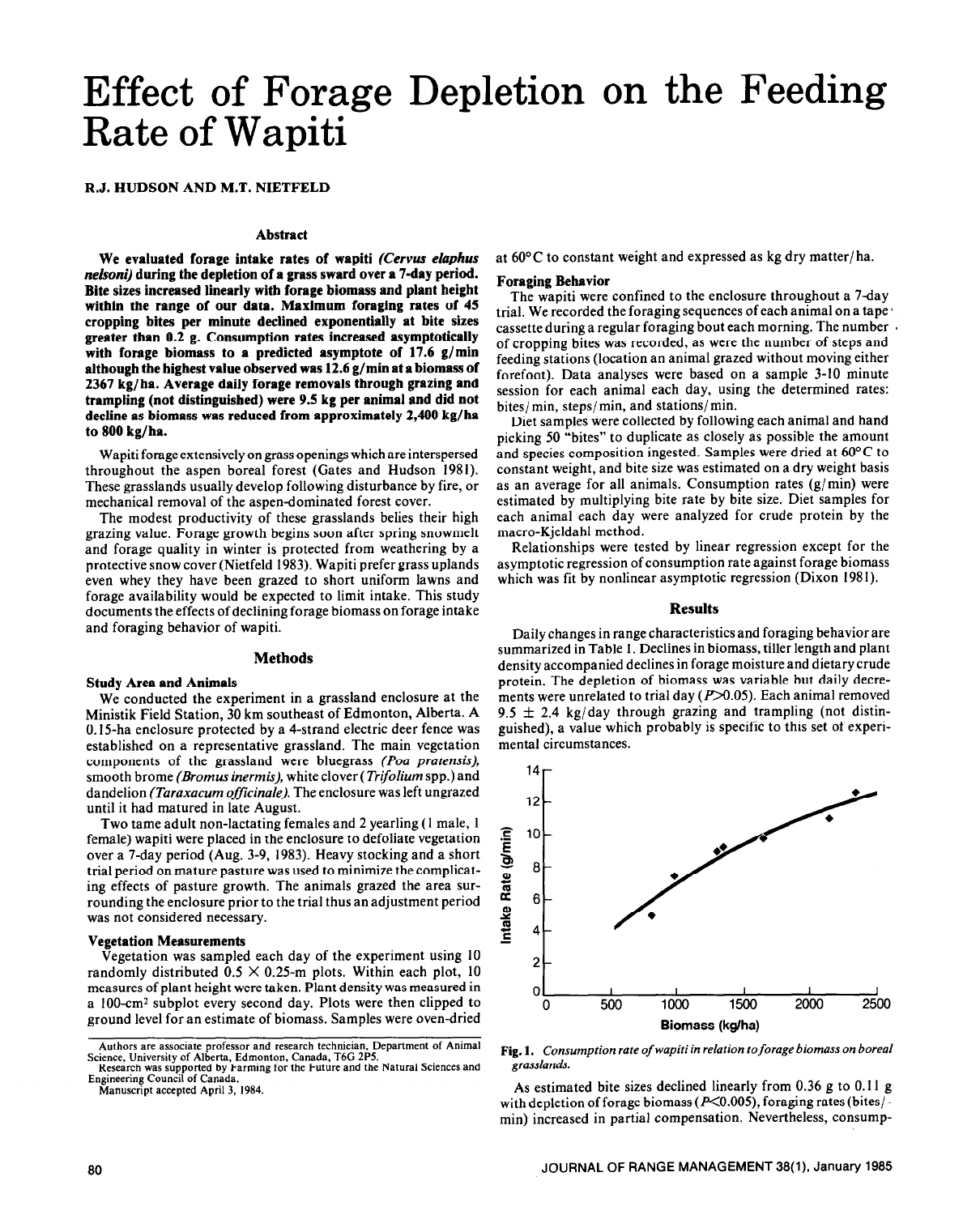**Table 1. Range cbaraderlstics and foraging parameters of wapiti during progressive defoliation.** 

| Day            | <b>Biomass</b><br>(kg/ha) | <b>Tiller</b><br>Length<br>(cm) | Plant<br>Density<br>(No/cm <sup>2</sup> ) | Dry<br>Matter<br>(%) | Protein<br>Conc<br>(%) | Intake<br>Rate<br>(g/min) | Cropping<br>Rate<br>(bites/min) | <b>Bite</b><br><b>Size</b><br>(g) | Feeding<br><b>Stations</b><br>(No/min) | <b>Steps</b><br>(No/min) |
|----------------|---------------------------|---------------------------------|-------------------------------------------|----------------------|------------------------|---------------------------|---------------------------------|-----------------------------------|----------------------------------------|--------------------------|
| 1              | 2367<br>$(\pm 161)$       | 16.0<br>$(\pm .9)$              | 57.7<br>$(\pm 2.1)$                       | 28.8<br>$(\pm 0.9)$  | 15.9<br>$(\pm 0.2)$    | 12.6<br>$(\pm 0.5)$       | 35.0<br>$(\pm 1.2)$             | 0.36<br>--                        | 4.6<br>$(\pm 0.1)$                     | 7.6<br>$(\pm 0.6)$       |
| $\overline{2}$ | 2158<br>$(\pm 206)$       | 13.3<br>$(\pm 2.2)$             | $\overline{\phantom{m}}$                  | 29.9<br>$(\pm 0.7)$  | 15.0<br>$(\pm 0.3)$    | 11.0<br>$(\pm 0.2)$       | 36.7<br>$(\pm 0.7)$             | 0.30<br>—                         | 5.0<br>$(\pm 0.2)$                     | 7.8<br>$(\pm 0.5)$       |
| 3              | 1654<br>$(\pm 223)$       | 11.8<br>$(\pm 2.0)$             | 51.1<br>$(\pm 2.4)$                       | 30.3<br>$(\pm 0.6)$  | 14.1<br>$(\pm 0.2)$    | 9.8<br>$(\pm 0.3)$        | 39.1<br>$(\pm 1.2)$             | 0.25                              | 5.0<br>$(\pm 0.2)$                     | 6.9<br>$(\pm 0.4)$       |
| 4              | 1367<br>$(\pm 191)$       | 9.6<br>$(\pm 2.0)$              | $\overline{\phantom{0}}$<br>—             | 34.1<br>$(\pm 0.8)$  | 14.1<br>$(\pm 0.0)$    | 9.2<br>$(\pm 0.3)$        | 43.7<br>$(\pm 1.3)$             | 0.21<br>—                         | 5.3<br>$(\pm 0.2)$                     | 7.0<br>$(\pm 0.5)$       |
| 5              | 1324<br>$(\pm 215)$       | 8.9<br>$(\pm 1.7)$              | 24.8<br>$(\pm 2.0)$                       | 37.0<br>$(\pm 2.1)$  | 13.7<br>$(\pm 0.1)$    | 9.0<br>$(\pm 0.2)$        | 44.8<br>$(\pm 1.1)$             | 0.20                              | 6.0<br>$(\pm 0.3)$                     | 7.9<br>$(\pm 0.6)$       |
| 6              | 991<br>$(\pm 138)$        | 7.4<br>$(\pm 1.4)$              | $\overline{\phantom{a}}$                  | 37.7<br>$(\pm 1.5)$  | 13.5<br>$(\pm 0.2)$    | 7.5<br>$(\pm 0.2)$        | 43.9<br>$(\pm 0.9)$             | 0.17                              | 5.6<br>$(\pm 0.2)$                     | 10.0<br>$(\pm 0.6)$      |
| 7              | 823<br>$(\pm 69)$         | 6.2<br>$(\pm 0.9)$              | 16.9<br>$(\pm 1.3)$                       | 38.9<br>$(\pm 1.1)$  | 13.5<br>$(\pm 0.1)$    | 5.0<br>$(\pm 0.1)$        | 45.3<br>$(\pm 1.1)$             | 0.11                              | 5.9<br>$(\pm 0.4)$                     | 9.5<br>$(\pm 1.1)$       |

tion rate (g/ min) declined from 12.6 g/ min to **5.0 g/** min as forage biomass declined from 2367 kg/ ha to 823 kg/ ha (Fig. 1). Asymptotic regression gave:

 $g/min = 17.6* (1-e^{-0.000605 \text{ kg/ha}})$   $r^2 = 0.94$ 

This relationship predicts a maximum consumption rate of 17.6 g/ min on grasslands supporting over 2,500 kg/ ha. At 1,000 kg/ ha, consumption rates are reduced by one half.

Number of steps/ min and stations/ min tended to increase with bite rates as the pasture was depleted. Over the range of conditions studied, foraging behavior (bites/step or bites/station) did not change. The animals simply foraged more quickly.

Bite sizes were linearly related to both forage biomass ( $r^2 = 0.96$ ,  $P\leq 0.001$ ) and tiller lengths ( $r^2 = 0.88$ ,  $P\leq 0.001$ ). For grassland forages, bite rate declined with bite sizes exceeding 0.20 g (Fig. 2). The highest rates observed were 45 cropping bites/ min.



**Fig. 2.** *Foraging rate of wapiti in relation to bire size.* 

## **Discussion**

The maximum consumption rate of wapiti on boreal grasslands during summer was between 12.6 (observed) and 17.6 (asymptote of nonlinear regression) g/min. This is consistent with data obtained for wapiti using similar bite-weight estimate methods (Collins et al. 1978) and a less subjective technique using fistulated animals (Wickstrom et al. in press). Smaller species such as reindeer (Trudell and White 1981), mule deer (Collins and Urness

1983) and domestic sheep (Allden and Whittaker (1970) have lower maxima. Large grazers attain intake rates of approximately 18 g/ min for cattle (Chacon and Stobbs 1976) and 23 g/ min for bison (our unpubl. data). Clutton-Brock and Harvey (1983) reasoned that maximum foraging rates should be related to incisor row width and that this scaled allometrically to body weight  $(BW^{0.33})$ .

In this study, consumption rates of wapiti declined rapidly below 1,500 kg/ ha. Limiting thresholds for grasslands swards probably are also related crudely to body weight. Maximum intakes of caribou occur at less than **1,000** kg/ ha (White et al. 1975) whereas cattle continue to increase intake rates even when forage biomass exceeds 3,000 kg/ ha (Chacon and Stobbs 1976).

Biomass is a good correlate of feeding rates only within a forage class. Widely dispersed clumps are more available at an equivalent biomass. Hence, intake relationships on mixed or shrub ranges are expected to be generally higher (White et al. 1975, Collins et al. 1983).

To compensate for smaller bite sizes on depleted or unproductive ranges, animals may increase foraging rates (cropping bites/ min) and grazing time. Assuming that a 220 kg nonlactating young female requires 4,400 g dry matter/day (2% of live weight), foraging times would have to increase from 5.8 to 14.7 hr over the 7-day trial in order to maintain the same level of intake. During summer, wapiti forage for about 9 hr daily at the field station where the study was conducted (Gates and Hudson 1981). Like other ruminants (see Trudell and White 1981), wapiti rarely extend grazing times beyond 13 hr (Gates and Hudson 1983). Therefore, to maximize productivity of wapiti, summer grassland ranges within the boreal aspen zone probably should be stocked such that forage biomass is not depleted to less than 900 kg/ ha.

## **Literature Cited**

- **Allden, W.G.,** and **I.A. Whittaker. 1970.** The determination of herbage intake by grazing sheep: the interrelationships of factors influencing herbage intake and availability. Aust. J. Agr. Res. 21:755-766.
- **Cbacon, E., and T.H. Stobbs. 1976.** Influence of progressive defoliation of a arass sward on the eating behavior of cattle. Amt. J. Agr. **Res.**
- **Clutton-Brock, T.H., and P.H. Harvey. 1983.** The functional significance of variation in body size among mammals. p. 632-663. In: J.F. Eisenberg and D.G. Kleiman (eds). Advances in the Study of Animal Behavior. Amer. Soc. Mammal. Spec. Pub. 7.
- **Collins, W.B., and P.J. Umess. 1983.** Feeding behavior and habitat selection of mule deer and elk on northern Utah summer range. J. Wild]. Manage. 47:646-663.